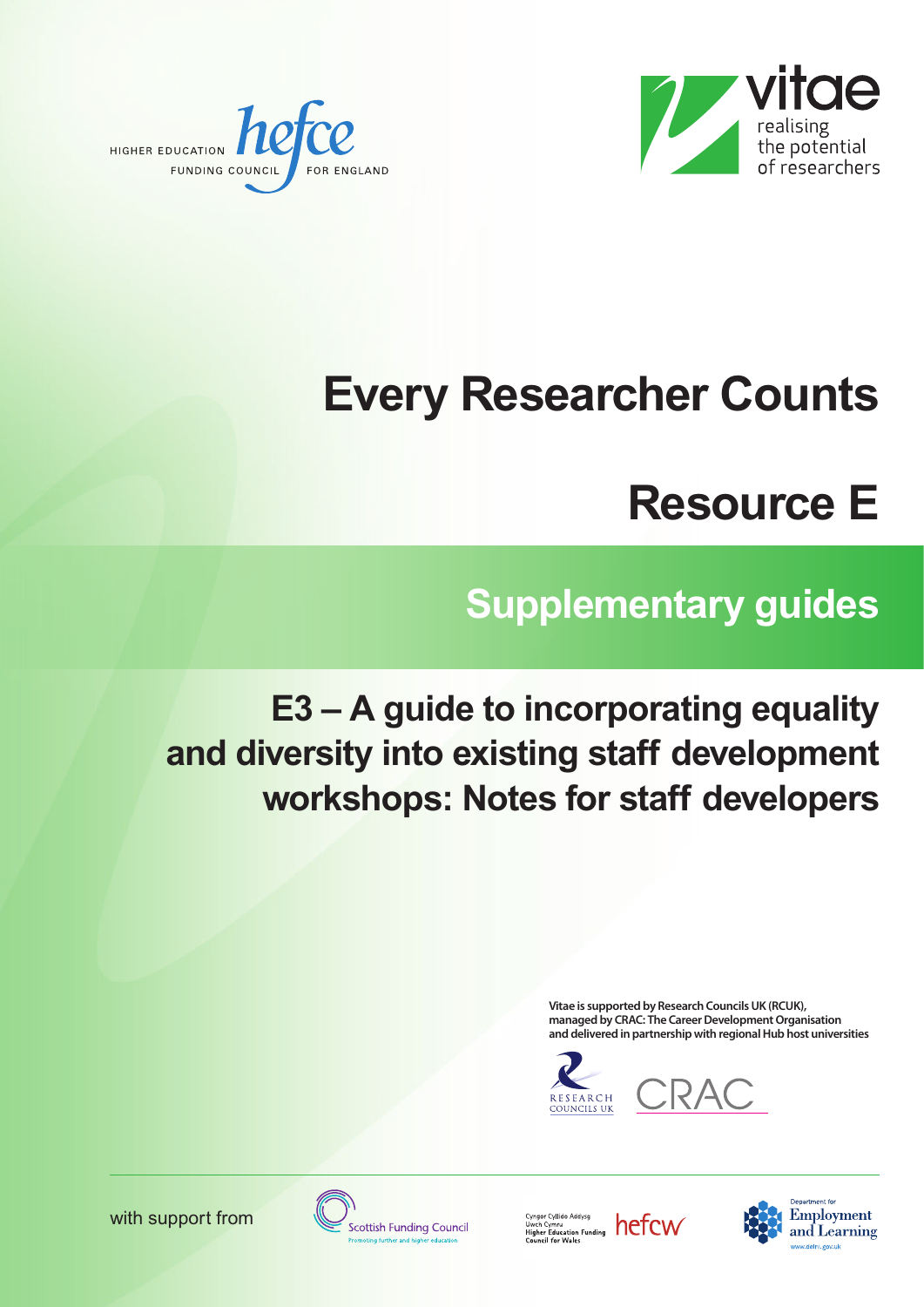#### **Conditions of use**

'Every Researcher Counts: Supplementary guides' is published by The Careers Research and Advisory Centre (CRAC) Limited [www.crac.org.uk](http://www.crac.org.uk) and The Higher Education Funding Council for England.

© 2011 The Higher Education Funding Council for England

Material from this document may be copied and freely reproduced, in any medium, by UK higher education institutions only, strictly for their own non-commercial training and development purposes, provided in all cases the original source is acknowledged as detailed below. Materials may be adapted by UK higher education institutions only, strictly for their own non-commercial use provided that the original source and copyright is acknowledged. Any material relating to the Researcher Development Framework (RDF) or Researcher Development Statement (RDS) is subject to the conditions of use as detailed at [www.vitae.ac.uk/rdfconditionsofuse](http://www.vitae.ac.uk/rdfconditionsofuse)

#### **Intellectual Property Rights**

All rights in material from this document shall remain with The Higher Education Funding Council for England and, save as expressly set out in these terms or as permitted in accordance with the Copyright, Designs and Patents Act 1988, are reserved. The copyright and any other intellectual property rights in any adapted resources shall belong to and be assigned (by way of present assignment of future rights) to The Higher Education Funding Council for England.

Any reproduction, including by way of adaptation, of these materials shall include the following acknowledgment:

'This resource has been adapted by [name of institution] for our own non-commercial use. It is based on the original resource, [name of resource] developed by Vitae and The Higher Education Funding Council for England, © 2011 The Higher Education Funding Council for England'.

If material from this document is required for any other purpose, including but not limited to (a) reproduction, distribution or communication to the public outside the permission contained in these terms, (b) any commercial use, (c) use outside of the UK or (d) use outside of the UK higher education sector, please contact [resources@vitae.ac.uk](mailto:resources@vitae.ac.uk) or write to the following address:

**Vitae, c/o CRAC 2nd Floor, Sheraton House Castle Park, Cambridge, CB3 0AX**

#### **Disclaimer**

Whilst every effort has been made to ensure these materials are accurate and complete, CRAC or The Higher Education Funding Council for England are not responsible for any errors or omissions, factual or otherwise, and does not accept any liability arising out of any reliance placed on the information contained within these materials.

#### **Variation**

CRAC or The Higher Education Funding Council for England may revise these terms of use from time-to-time. Revised terms of use will apply to the use of the materials in this document from the date of the publication of the revised terms of use on our website. Please check [www.vitae.ac.uk/resources](http://www.vitae.ac.uk/resources) regularly to ensure you are familiar with the current version.

#### **Acknowledgements**

These materials have been developed as part on the 'Every Researcher Counts' project, funded by HEFCE and other UK funding bodies to assist UK institutions in delivering the equality and diversity element of the Concordat to Support the Career Development of Researchers [\(www.researchconcordat.ac.uk\).](http://www.researchconcordat.ac.uk) The Concordat encourages the recruitment and retention of researchers from the widest pool of available talent with the expectation that the research base will be enhanced by diversity. A commitment to a diverse and non-discriminatory workforce is supported by UK law and builds on good practice in research institutions across the UK.

As institutions review their policies to support a diverse research workforce, this may open up opportunities for research staff to benefit more from practices such as flexible working, career breaks and increased support with issues such as working with a disability and working in a second language. The provision of these resources can contribute to training Principal Investigators (PIs) in the diversity and equality principle of the Concordat (Principle 6), encouraging them to work with a diverse range of researcher staff within their group, where every researcher counts.

The 'Every Researcher Counts' Advisory Board has been instrumental in the development of the project including these resources. Vitae would like to thank them for their input:

Louise Atkin, Vitae Professor Dianne Berry, REF Equality and Diversity Advisory Group Dr Iain Cameron, RCUK Gavin Campbell, DEL(NI) Hannah Chaplin, HEFCE Dr Stuart Fancey, SFC Guy Gregory, UHR Dr Janet Metcalfe, Vitae Alison Mitchell, Vitae Ellen Pugh, ECU Dr Dimitrina Spencer, UKRSA Dr Alyson Thomas, HEFCW

The resources have been written, piloted and prepared by Janet Wilkinson, Cheryl Allsop and Louise Atkin.

Materials from Equality Challenge Unit's website, publications and research have informed the development of these materials and direct references are provided.

Vitae would also like to acknowledge the contributions to the development of the resources by participants in development days, and equality and diversity champions throughout our Vitae network of UK higher education institutions.



Supplementary guides E3-A guide to incorporating equality and diversity into existing staff development workshops: Notes for staff developers 'Every Researcher Counts' has been published by The Careers Research and Advisory Centre (CRAC) Ltd and The Higher Education Funding Council for England. © 2011 The Higher Education Funding Council for England

To ensure that this is the latest version of this document, please go to [www.vitae.ac.uk/resources](http://www.vitae.ac.uk/resources)

Version 1 October 2011. Please refer to the resource manual at [www.vitae.ac.uk/resources](http://www.vitae.ac.uk/resources) for full conditions of use.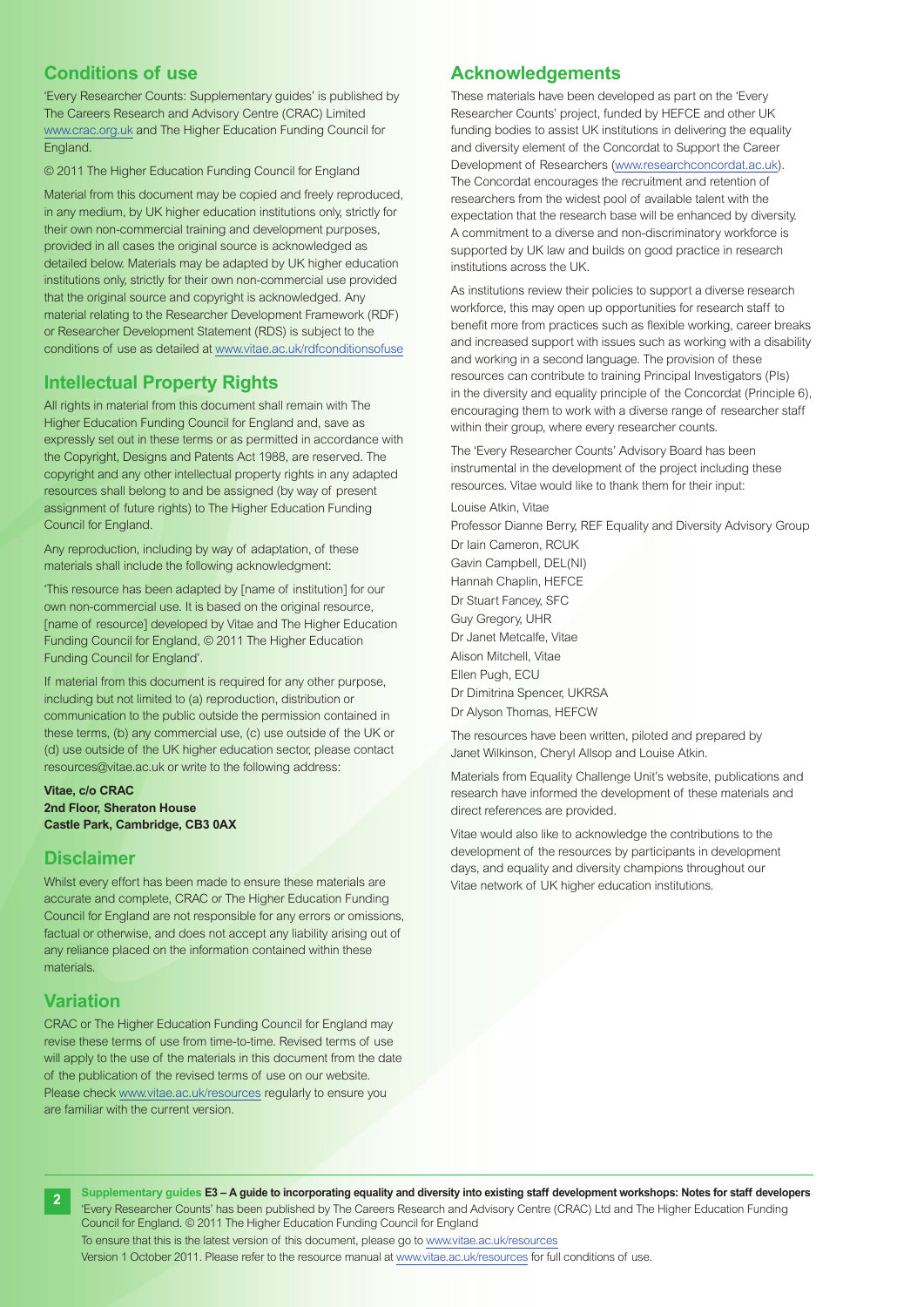### **Incorporating equality and diversity into existing staff development workshops: Notes for staff developers**

#### **Overview**

When providing training and development to researchers, there is a need to consider the requirements of a diverse range of individuals, their needs in terms of development and their personal needs regarding delivery of the training. There is also an obligation to meet legal requirements relating to equality that all staff developers need to be aware of.

This brief overview is intended to raise awareness and provide links to further information for staff developers as they consider how to embed thinking and practicalities of equality and diversity into the training and development provided to research staff. It is about having an approach to equality and diversity that suffuses the way in which training and development is delivered to all staff.

HEFCE on behalf of other UK funding bodies has commissioned the provision of a 'programme of strategic activity to ensure that equality and diversity in relation to research staff is understood, visible and prioritised in higher education institutions'. Vitae has produced three workshop based learning resources specifically about equality and diversity and they also recognise the need to incorporate the themes of equality and diversity into existing development provision within higher education institutions without the need to re-write material. This guide provides some general resources and pointers regarding additional information that may be useful to staff developers when thinking about integrating or strengthening equality and diversity in existing training.

Equality Challenge Unit [\(www.ecu.ac.uk\)](http://www.ecu.ac.uk) provides a wide range of guides, information and briefings that are essential reading for staff developers. Reference is made to some of these documents below; a more comprehensive guide and range of downloadable resources is provided on their website.

#### **Starting point: what does equality and diversity mean?**

Equality Challenge Unit provides three very useful definitions in their comprehensive A-Z guide to equality and diversity which provides guidance and a useful lexicon of terms relating to this subject.

**Diversity** recognises that everyone is different in a variety of visible and non-visible ways, and that those differences are to be recognised, respected and valued. They may include, but are not limited to, differences protected by anti-discrimination legislation such as marital status, gender reassignment, race, disability, sexual orientation, religion or belief, and age.

**Equal opportunities**, or equality of opportunity, may be defined as ensuring that everyone is entitled to freedom from discrimination. There are two main types of equality encompassed in equal opportunities.

Equality of treatment is concerned with treating everyone equally. Thus, in an organisational context it recognises that institutional discrimination may exist in the form of unfair procedures and practices that favour those with some personal attributes, over others without them. The task of equal opportunities is therefore concerned with the elimination of these barriers.

**Equality of outcome** focuses on policies that either have an equal impact on different groups or intend the same outcomes for different groups. The term Equal Opportunities has mostly been replaced by Equality and Diversity (E & D) in recent years.

It is based on the legal obligation to comply with anti-discrimination legislation. Equality protects people from minority groups from being discriminated against and gives people the same opportunities regardless of their group membership, i.e. sex, race, disability, sexual orientation, religion or belief, or age.

The Equality Act 2010 requires us to treat each other equally regardless of visible or non-visible differences and this affects the way in which training and development is provided within higher education institutions. When individuals are treated less favourably than others because of factors that are unrelated to the quality of their work, they are not being treated equally and a case for discrimination could be made. Direct discrimination is when this lack of equality of treatment is obvious and indirect discrimination is when the discrimination takes places as a result of unseen communication or decisions.

The theme of positive action is seen in many universities through the provision of equality and diversity teams within Human Resources, who provide specific courses for minority groups, lead affinity networks and provide expertise on assessments of diversity in the workplace. Positive action is about the introduction of measures to eliminate or reduce discrimination or its effects. It is not the same thing as positive discrimination; it is about fostering an environment for the fair treatment of all members of staff (and students where appropriate).

The introduction of women only career development programmes moves towards the formal introduction of flexible working practices, and the introduction of affinity networks for disabled researchers, lesbian, gay and bisexual researchers and women researchers are all part of positive actions evident within the sector.

#### **How can staff developers review their programmes in line with equality and diversity requirements?**

- Building and developing relationships between staff development and the equality and diversity teams within the higher education institutions to access expertise on the subject
- Undergoing equality and diversity training and/or coaching to be able to review existing materials and provision in line with good practice and legal requirements and to be as informed as possible when delivering all material but especially material that directly relates to equality and diversity

**3**

■ Inviting equality and diversity practitioners within the higher education institution to assist in strategic reviews of staff development materials

Version 1 October 2011. Please refer to the resource manual at [www.vitae.ac.uk/resources](http://www.vitae.ac.uk/resources) for full conditions of use.